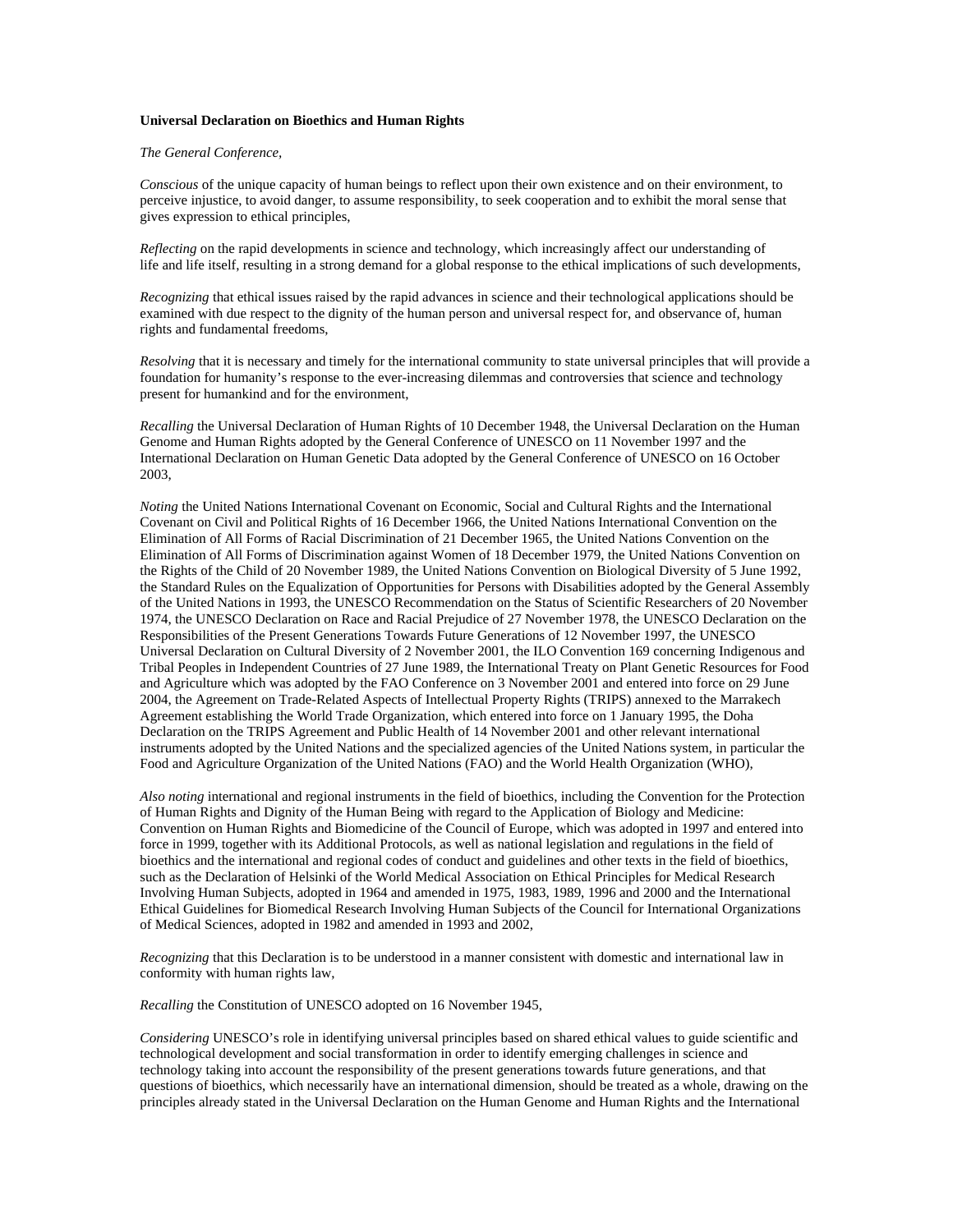Declaration on Human Genetic Data and taking account not only of the current scientific context but also of future developments,

*Aware* that human beings are an integral part of the biosphere, with an important role in protecting one another and other forms of life, in particular animals,

*Recognizing* that, based on the freedom of science and research, scientific and technological developments have been, and can be, of great benefit to humankind in increasing, *inter alia*, life expectancy and improving the quality of life, and *emphasizing* that such developments should always seek to promote the welfare of individuals, families, groups or communities and humankind as a whole in the recognition of the dignity of the human person and universal respect for, and observance of, human rights and fundamental freedoms,

*Recognizing* that health does not depend solely on scientific and technological research developments but also on psychosocial and cultural factors,

*Also recognizing* that decisions regarding ethical issues in medicine, life sciences and associated technologies may have an impact on individuals, families, groups or communities and humankind as a whole,

*Bearing in mind* that cultural diversity, as a source of exchange, innovation and creativity, is necessary to humankind and, in this sense, is the common heritage of humanity, but *emphasizing* that it may not be invoked at the expense of human rights and fundamental freedoms,

*Also bearing in mind* that a person's identity includes biological, psychological, social, cultural and spiritual dimensions,

*Recognizing* that unethical scientific and technological conduct has had a particular impact on indigenous and local communities,

*Convinced* that moral sensitivity and ethical reflection should be an integral part of the process of scientific and technological developments and that bioethics should play a predominant role in the choices that need to be made concerning issues arising from such developments,

*Considering* the desirability of developing new approaches to social responsibility to ensure that progress in science and technology contributes to justice, equity and to the interest of humanity,

*Recognizing* that an important way to evaluate social realities and achieve equity is to pay attention to the position of women,

*Stressing* the need to reinforce international cooperation in the field of bioethics, taking into account, in particular, the special needs of developing countries, indigenous communities and vulnerable populations,

*Considering* that all human beings, without distinction, should benefit from the same high ethical standards in medicine and life science research,

*Proclaims* the principles that follow and *adopts* the present Declaration.

# **General provisions**

# *Article 1 – Scope*

- 1. This Declaration addresses ethical issues related to medicine, life sciences and associated technologies as applied to human beings, taking into account their social, legal and environmental dimensions.
- 2. This Declaration is addressed to States. As appropriate and relevant, it also provides guidance to decisions or practices of individuals, groups, communities, institutions and corporations, public and private.

# *Article 2 – Aims*

The aims of this Declaration are:

(a) to provide a universal framework of principles and procedures to guide States in the formulation of their legislation, policies or other instruments in the field of bioethics;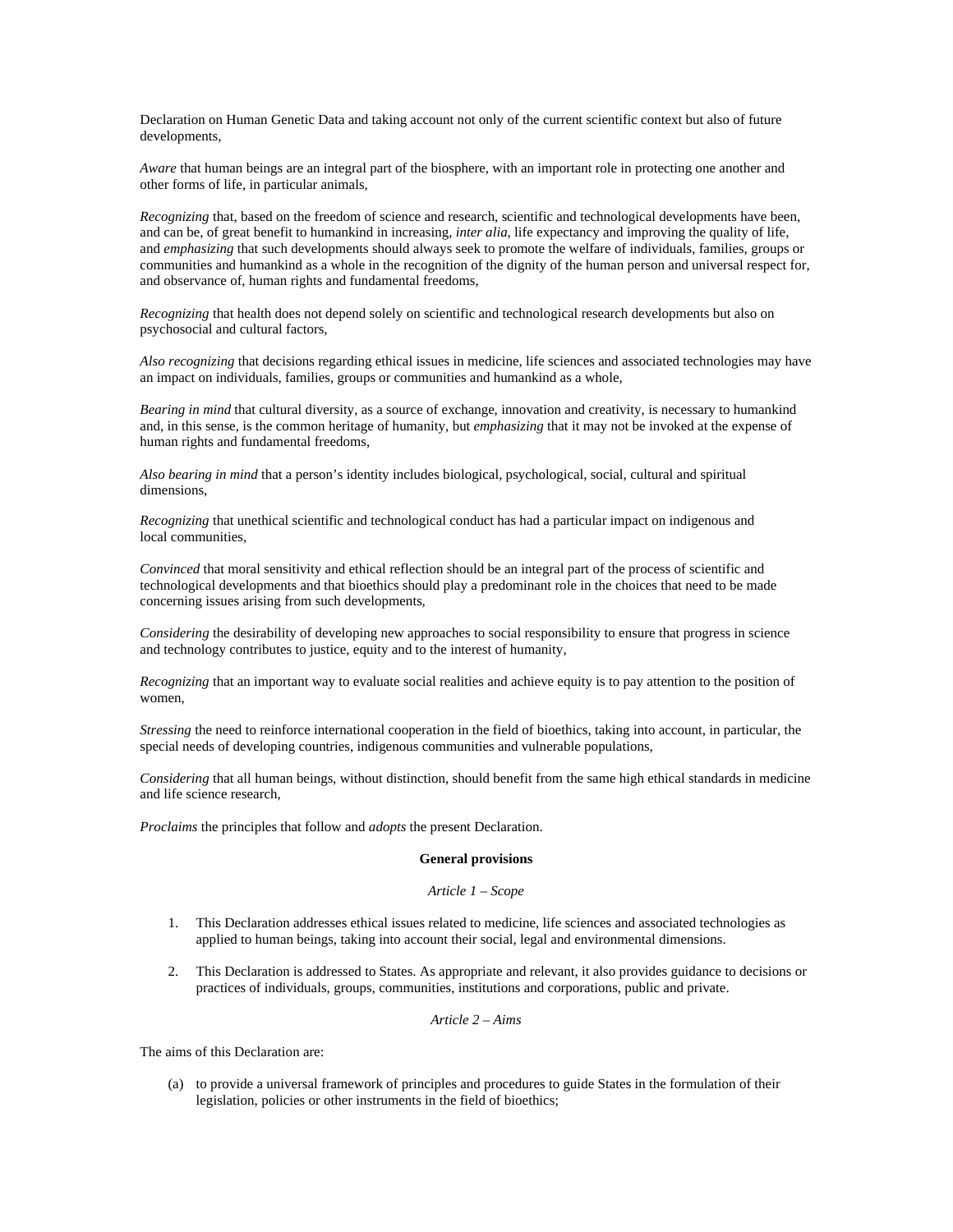- (b) to guide the actions of individuals, groups, communities, institutions and corporations, public and private;
- (c) to promote respect for human dignity and protect human rights, by ensuring respect for the life of human beings, and fundamental freedoms, consistent with international human rights law;
- (d) to recognize the importance of freedom of scientific research and the benefits derived from scientific and technological developments, while stressing the need for such research and developments to occur within the framework of ethical principles set out in this Declaration and to respect human dignity, human rights and fundamental freedoms;
- (e) to foster multidisciplinary and pluralistic dialogue about bioethical issues between all stakeholders and within society as a whole;
- (f) to promote equitable access to medical, scientific and technological developments as well as the greatest possible flow and the rapid sharing of knowledge concerning those developments and the sharing of benefits, with particular attention to the needs of developing countries;
- (g) to safeguard and promote the interests of the present and future generations;
- (h) to underline the importance of biodiversity and its conservation as a common concern of humankind.

### **Principles**

Within the scope of this Declaration, in decisions or practices taken or carried out by those to whom it is addressed, the following principles are to be respected.

# *Article 3 – Human dignity and human rights*

- 1. Human dignity, human rights and fundamental freedoms are to be fully respected.
- 2. The interests and welfare of the individual should have priority over the sole interest of science or society.

### *Article 4 – Benefit and harm*

In applying and advancing scientific knowledge, medical practice and associated technologies, direct and indirect benefits to patients, research participants and other affected individuals should be maximized and any possible harm to such individuals should be minimized.

#### *Article 5 – Autonomy and individual responsibility*

The autonomy of persons to make decisions, while taking responsibility for those decisions and respecting the autonomy of others, is to be respected. For persons who are not capable of exercising autonomy, special measures are to be taken to protect their rights and interests.

### *Article 6 – Consent*

- 1. Any preventive, diagnostic and therapeutic medical intervention is only to be carried out with the prior, free and informed consent of the person concerned, based on adequate information. The consent should, where appropriate, be express and may be withdrawn by the person concerned at any time and for any reason without disadvantage or prejudice.
- 2. Scientific research should only be carried out with the prior, free, express and informed consent of the person concerned. The information should be adequate, provided in a comprehensible form and should include modalities for withdrawal of consent. Consent may be withdrawn by the person concerned at any time and for any reason without any disadvantage or prejudice. Exceptions to this principle should be made only in accordance with ethical and legal standards adopted by States, consistent with the principles and provisions set out in this Declaration, in particular in Article 27, and international human rights law.
- 3. In appropriate cases of research carried out on a group of persons or a community, additional agreement of the legal representatives of the group or community concerned may be sought. In no case should a collective community agreement or the consent of a community leader or other authority substitute for an individual's informed consent.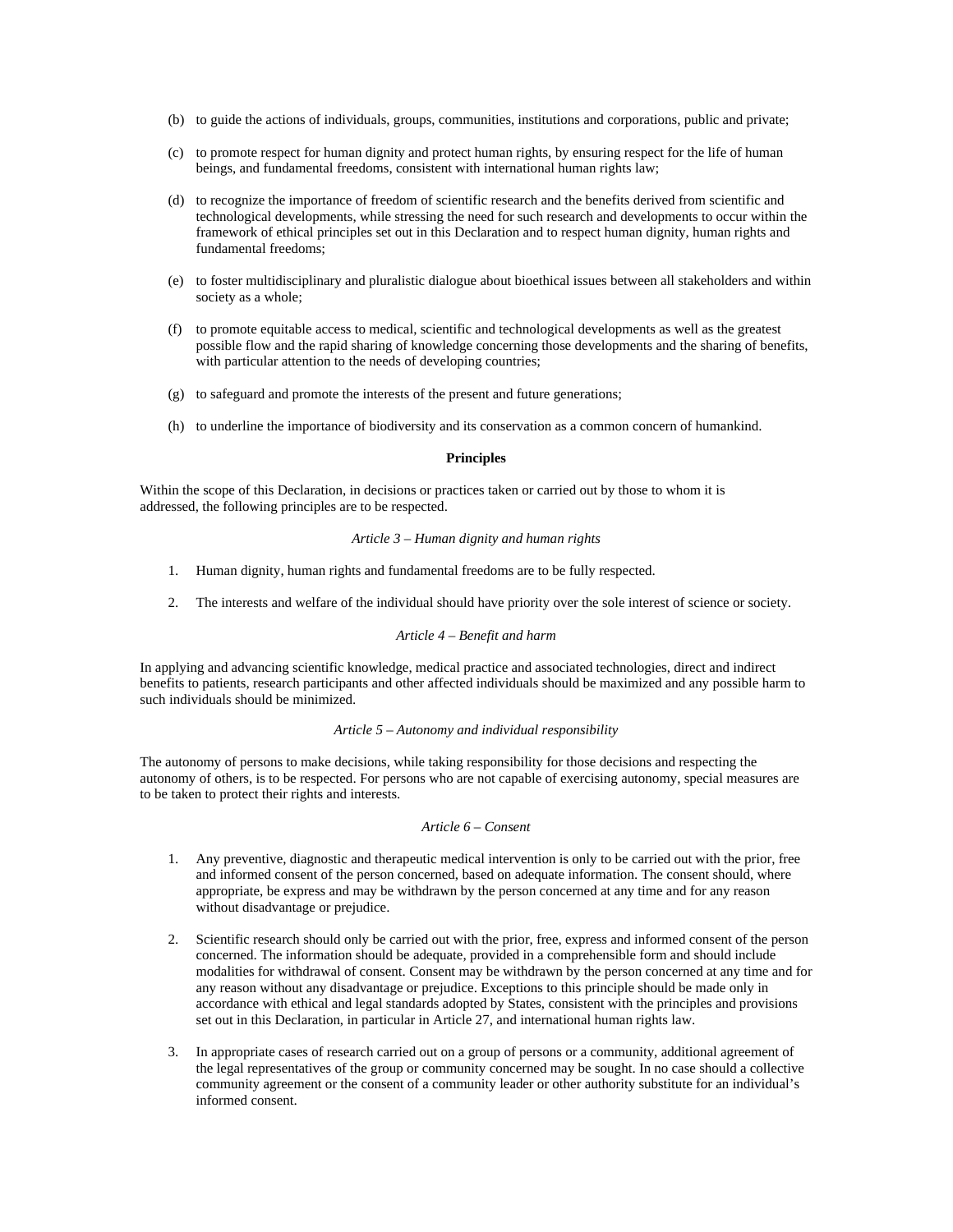#### *Article 7 – Persons without the capacity to consent*

In accordance with domestic law, special protection is to be given to persons who do not have the capacity to consent:

- (a) authorization for research and medical practice should be obtained in accordance with the best interest of the person concerned and in accordance with domestic law. However, the person concerned should be involved to the greatest extent possible in the decision-making process of consent, as well as that of withdrawing consent;
- (b) research should only be carried out for his or her direct health benefit, subject to the authorization and the protective conditions prescribed by law, and if there is no research alternative of comparable effectiveness with research participants able to consent. Research which does not have potential direct health benefit should only be undertaken by way of exception, with the utmost restraint, exposing the person only to a minimal risk and minimal burden and, if the research is expected to contribute to the health benefit of other persons in the same category, subject to the conditions prescribed by law and compatible with the protection of the individual's human rights.

Refusal of such persons to take part in research should be respected.

*Article 8 – Respect for human vulnerability and personal integrity* 

In applying and advancing scientific knowledge, medical practice and associated technologies, human vulnerability should be taken into account. Individuals and groups of special vulnerability should be protected and the personal integrity of such individuals respected.

# *Article 9 – Privacy and confidentiality*

The privacy of the persons concerned and the confidentiality of their personal information should be respected. To the greatest extent possible, such information should not be used or disclosed for purposes other than those for which it was collected or consented to, consistent with international law, in particular international human rights law.

# *Article 10 – Equality, justice and equity*

The fundamental equality of all human beings in dignity and rights is to be respected so that they are treated justly and equitably.

#### *Article 11 – Non-discrimination and non-stigmatization*

No individual or group should be discriminated against or stigmatized on any grounds, in violation of human dignity, human rights and fundamental freedoms.

# *Article 12 – Respect for cultural diversity and pluralism*

The importance of cultural diversity and pluralism should be given due regard. However, such considerations are not to be invoked to infringe upon human dignity, human rights and fundamental freedoms, nor upon the principles set out in this Declaration, nor to limit their scope.

### *Article 13 – Solidarity and cooperation*

Solidarity among human beings and international cooperation towards that end are to be encouraged.

### *Article 14 – Social responsibility and health*

1. The promotion of health and social development for their people is a central purpose of governments that all sectors of society share.

2. Taking into account that the enjoyment of the highest attainable standard of health is one of the fundamental rights of every human being without distinction of race, religion, political belief, economic or social condition, progress in science and technology should advance: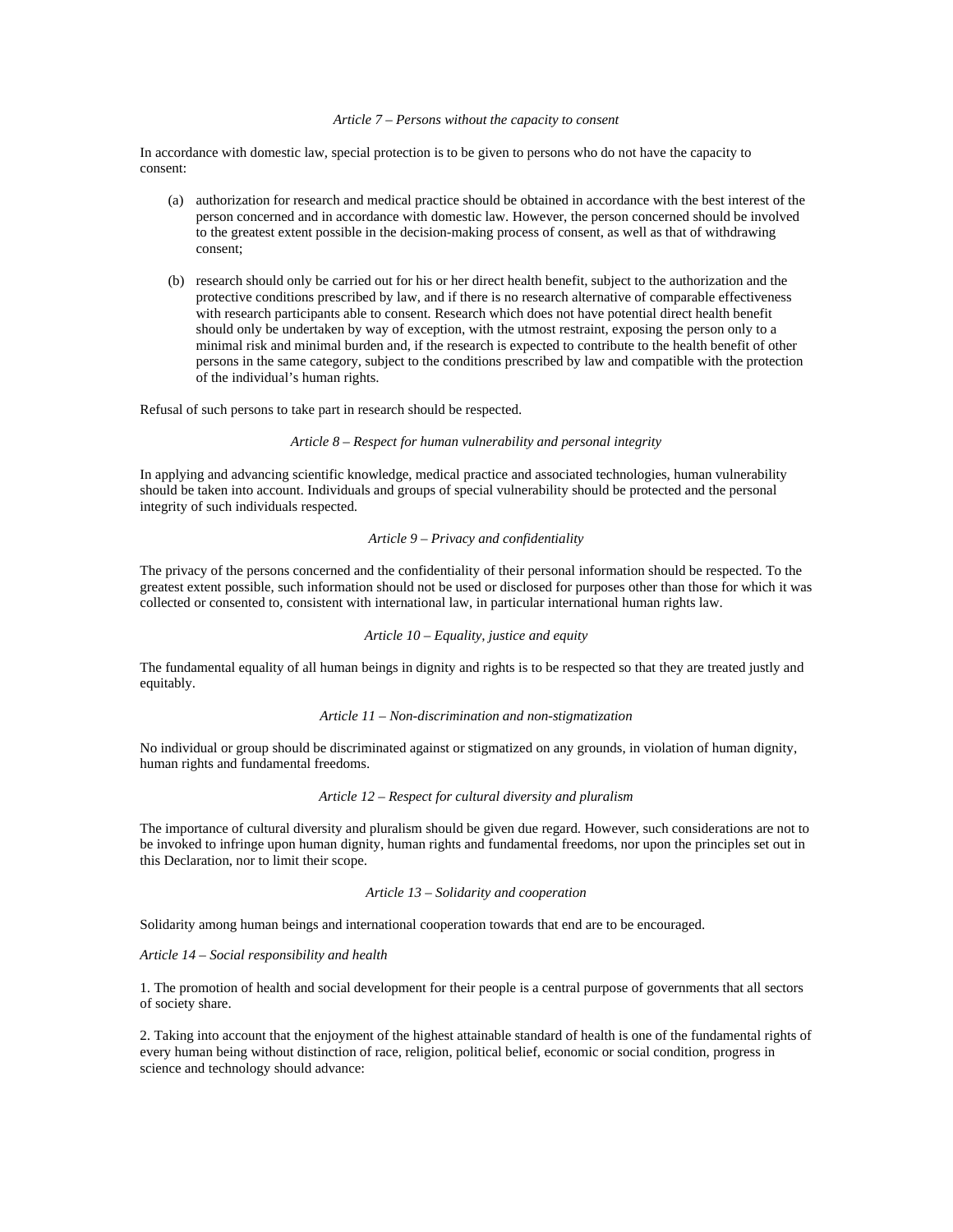- (a) access to quality health care and essential medicines, especially for the health of women and children, because health is essential to life itself and must be considered to be a social and human good;
- (b) access to adequate nutrition and water;
- (c) improvement of living conditions and the environment;
- (d) elimination of the marginalization and the exclusion of persons on the basis of any grounds;
- (e) reduction of poverty and illiteracy.

## *Article 15 – Sharing of benefits*

- 1. Benefits resulting from any scientific research and its applications should be shared with society as a whole and within the international community, in particular with developing countries. In giving effect to this principle, benefits may take any of the following forms:
- (a) special and sustainable assistance to, and acknowledgement of, the persons and groups that have taken part in the research;
- (b) access to quality health care;
- (c) provision of new diagnostic and therapeutic modalities or products stemming from research;
- (d) support for health services;
- (e) access to scientific and technological knowledge;
- (f) capacity-building facilities for research purposes;
- (g) other forms of benefit consistent with the principles set out in this Declaration.
- 2. Benefits should not constitute improper inducements to participate in research.

#### *Article 16 – Protecting future generations*

The impact of life sciences on future generations, including on their genetic constitution, should be given due regard.

#### *Article 17 – Protection of the environment, the biosphere and biodiversity*

Due regard is to be given to the interconnection between human beings and other forms of life, to the importance of appropriate access and utilization of biological and genetic resources, to respect for traditional knowledge and to the role of human beings in the protection of the environment, the biosphere and biodiversity.

# **Application of the principles**

### *Article 18 – Decision-making and addressing bioethical issues*

- 1. Professionalism, honesty, integrity and transparency in decision-making should be promoted, in particular declarations of all conflicts of interest and appropriate sharing of knowledge. Every endeavour should be made to use the best available scientific knowledge and methodology in addressing and periodically reviewing bioethical issues.
- 2. Persons and professionals concerned and society as a whole should be engaged in dialogue on a regular basis.
- 3. Opportunities for informed pluralistic public debate, seeking the expression of all relevant opinions, should be promoted.

# *Article 19 – Ethics committees*

Independent, multidisciplinary and pluralist ethics committees should be established, promoted and supported at the appropriate level in order to: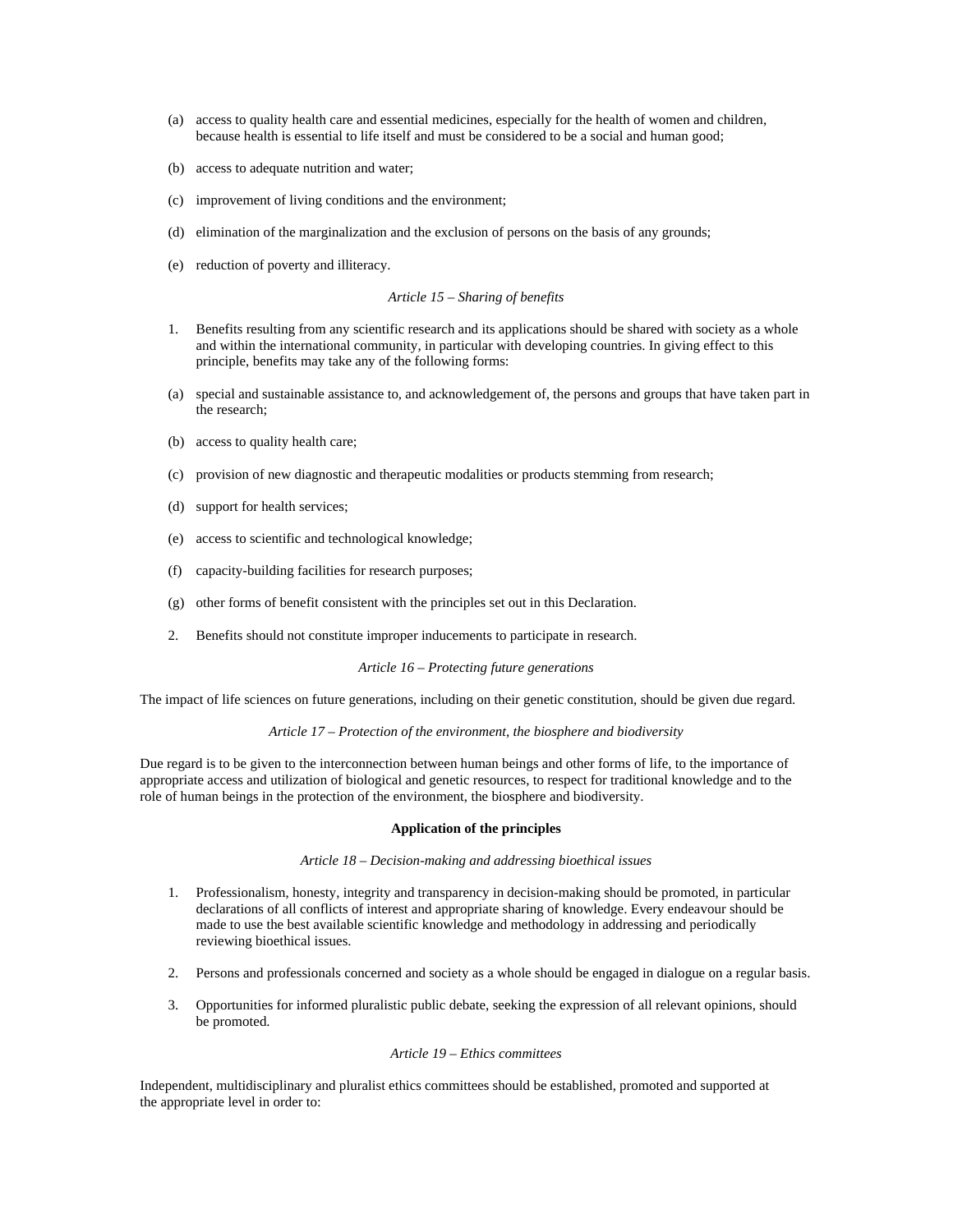- (a) assess the relevant ethical, legal, scientific and social issues related to research projects involving human beings;
- (b) provide advice on ethical problems in clinical settings;
- (c) assess scientific and technological developments, formulate recommendations and contribute to the preparation of guidelines on issues within the scope of this Declaration;
- (d) foster debate, education and public awareness of, and engagement in, bioethics.

#### *Article 20 – Risk assessment and management*

Appropriate assessment and adequate management of risk related to medicine, life sciences and associated technologies should be promoted.

# *Article 21 – Transnational practices*

- 1. States, public and private institutions, and professionals associated with transnational activities should endeavour to ensure that any activity within the scope of this Declaration, undertaken, funded or otherwise pursued in whole or in part in different States, is consistent with the principles set out in this Declaration.
- 2. When research is undertaken or otherwise pursued in one or more States (the host State(s)) and funded by a source in another State, such research should be the object of an appropriate level of ethical review in the host State(s) and the State in which the funder is located. This review should be based on ethical and legal standards that are consistent with the principles set out in this Declaration.
- 3. Transnational health research should be responsive to the needs of host countries, and the importance of research contributing to the alleviation of urgent global health problems should be recognized.
- 4. When negotiating a research agreement, terms for collaboration and agreement on the benefits of research should be established with equal participation by those party to the negotiation.
- 5. States should take appropriate measures, both at the national and international levels, to combat bioterrorism and illicit traffic in organs, tissues, samples, genetic resources and genetic-related materials.

#### **Promotion of the Declaration**

#### *Article 22 – Role of States*

- 1. States should take all appropriate measures, whether of a legislative, administrative or other character, to give effect to the principles set out in this Declaration in accordance with international human rights law. Such measures should be supported by action in the spheres of education, training and public information.
- 2. States should encourage the establishment of independent, multidisciplinary and pluralist ethics committees, as set out in Article 19.

#### *Article 23 – Bioethics education, training and information*

- 1. In order to promote the principles set out in this Declaration and to achieve a better understanding of the ethical implications of scientific and technological developments, in particular for young people, States should endeavour to foster bioethics education and training at all levels as well as to encourage information and knowledge dissemination programmes about bioethics.
- 2. States should encourage the participation of international and regional intergovernmental organizations and international, regional and national non-governmental organizations in this endeavour.

## *Article 24 – International cooperation*

- 1. States should foster international dissemination of scientific information and encourage the free flow and sharing of scientific and technological knowledge.
- 2. Within the framework of international cooperation, States should promote cultural and scientific cooperation and enter into bilateral and multilateral agreements enabling developing countries to build up their capacity to participate in generating and sharing scientific knowledge, the related know-how and the benefits thereof.